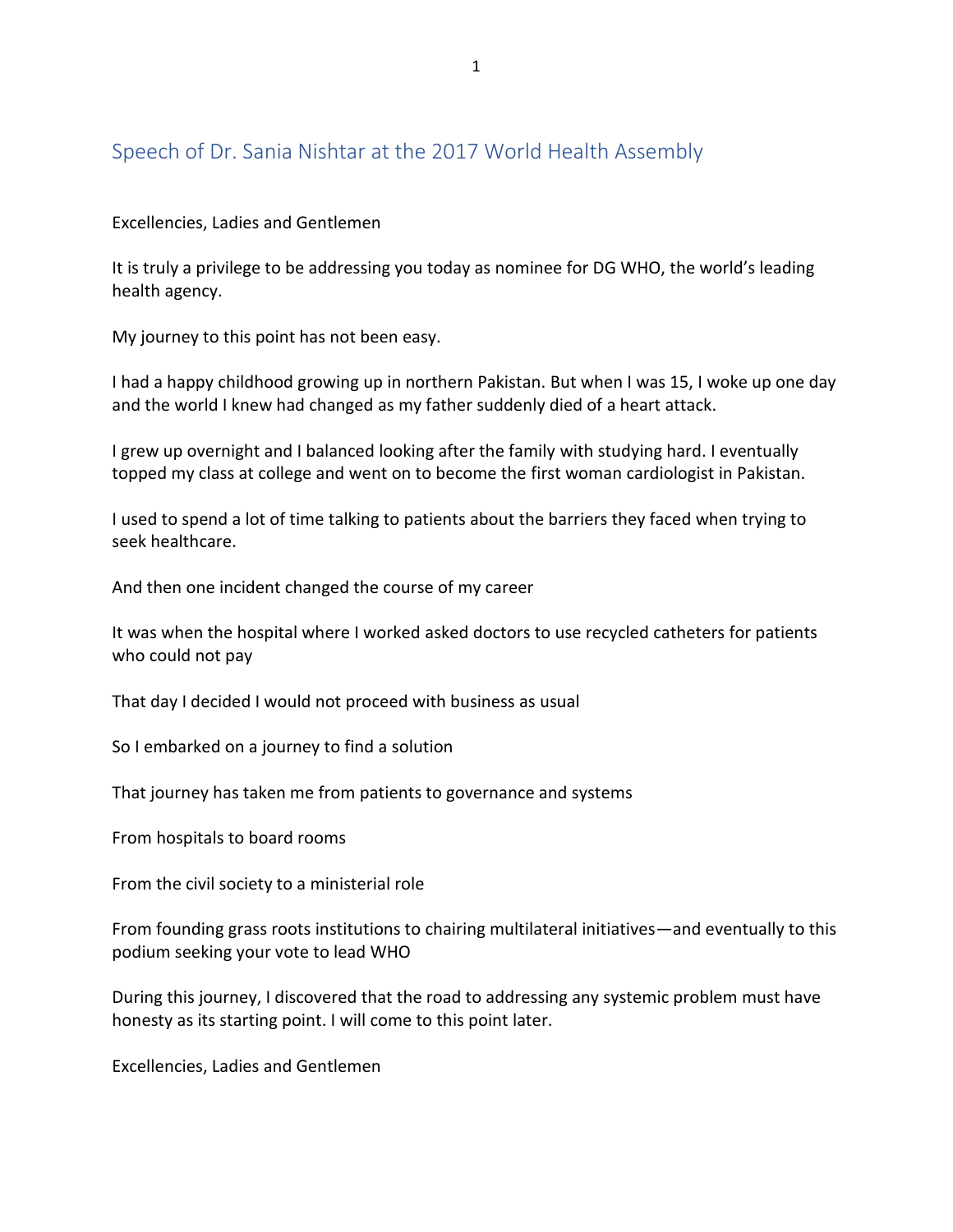As the World's only multilateral agency WHO has the potential to protect the world against threats that can wipe out the development gains of the last century—risks such as pandemic flu/disease outbreak, antimicrobial resistance and the global epidemic of non-communicable diseases

But we must recognize the agency is at a cross roads with reforms in their initial stages and a dramatic context shift - from the MDGs to the SDGs - with ongoing humanitarian crises, aging populations, and emerging pathogens.

So, the discussion about the future of the organization is of critical significance at this juncture.

Over the past year and a half, I have met most of you. You have welcomed me to your countries, we have spoken candidly at regional committee meetings and here in Geneva.

I have also come to realize that we share many hopes and concerns

[My vision](http://www.sanianishtar.info/manifesto/) for a new WHO aims to deliver on these hopes and address your concerns

Today, I am asking you to choose me as your Director-General

Not because I am a woman and women make up less than 25% of the UN agency heads, and fewer than 10 percent of heads of states globally

Not because there has never been a DG from the WHO EMRO region, South Asia or from the OIC.

I am asking for your vote because I can deliver constructive and sustainable change—and I know that is what you want too

Let me outline the four key roles of the director General, and why I fit them

The first is the role of a **Convener for the world's parliament for health**—that role entails building consensus between member states on often polarizing issues. This is a role I have played all my life and has been evidenced most recently as co-chair of the WHO Commission on Ending Childhood Obesity.

The second, is a **CEO's role**, putting systems in place, hiring on merit, creating a performance enabling environment and institutionalizing accountability and transparency.

Here you may want to note that my accountability and transparency credentials were recognized as minister and in by the UN System when I was asked to chair the Independent Accountability Panel for Women and Children's health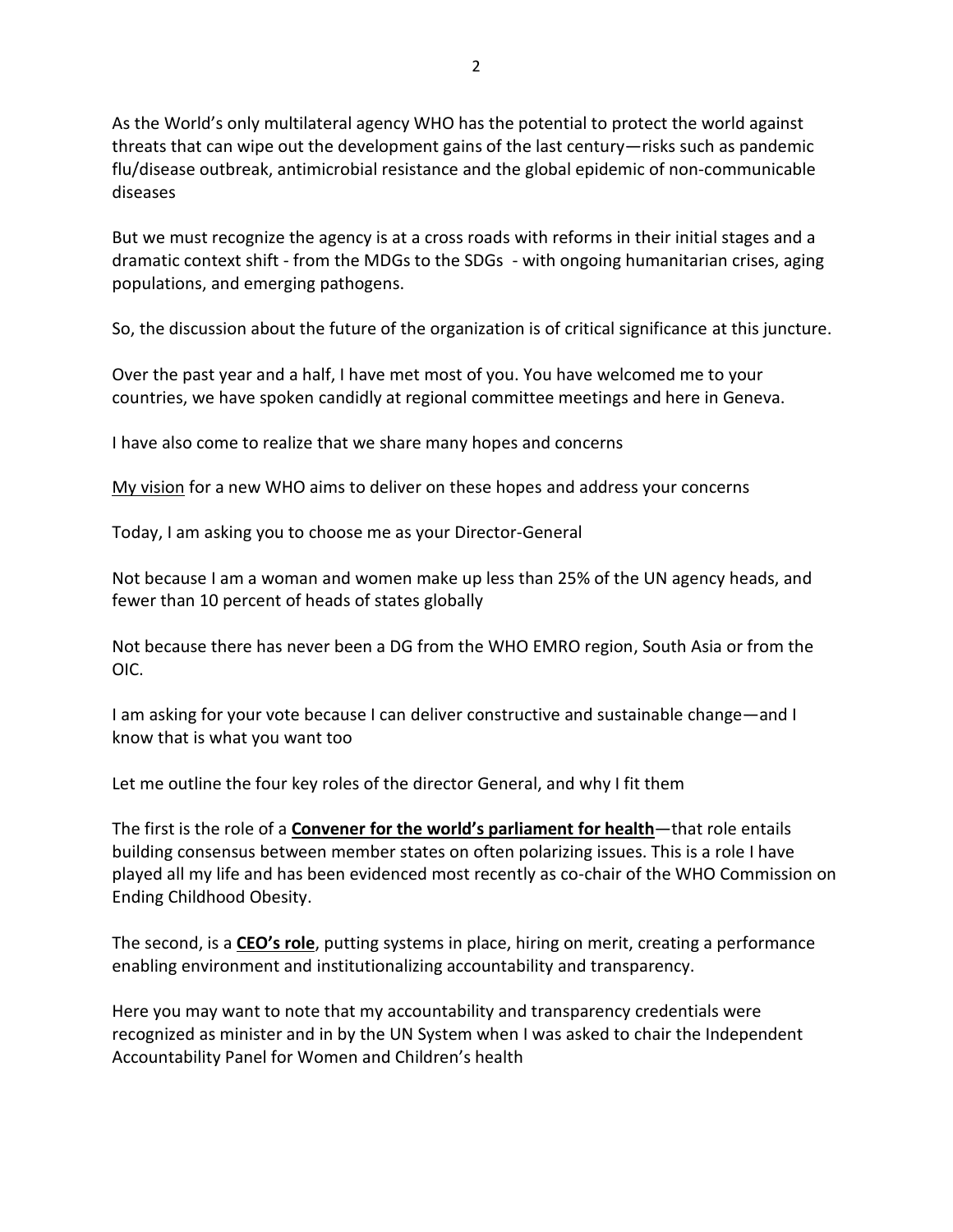I have built institutions from scratch. "Value for money" and partnerships are nice jargon for candidates, but they only become second nature when you have built organizations in difficult and resource-constrained environments.

Third, is the role the **global guardian of health**—a leader who understands where to take an independent position—and here I am sure you know my civil society background, I have led on hard issues from corruption to reform all my life as a civil society activist And the fourth role is that of a **global health Leader**

A leader who inspires trust

A leader who has the ability to work with both low and high income countries, as I do.

I have real developing country experience. I have had to work in operation theaters without electricity and gloves, I have had to sew up gunshot wounds in war torn areas, tend to ruptured uteruses, and see healthcare challenges in the large migration wave in history.

At the same time, I am deeply familiar policy priorities and challenges of developed countries.

NCDs, which are already a global epidemic, are an example of epidemic affecting all countries. This has been my life's work.

WHO also needs a global leader who bridges issues, has the ability to work with all stakeholders with respect and integrity and can deliver innovation - without which we can achieve the SDGs.

In a world where billions of people are connected with mobile devices, where process innovations inevitably work for the private sector, we must be making some very serious mistakes to be living in a world where every minute a woman dies from preventable causes and where half the world's population infested with worms.

It is shameful to have health systems fuel corruption when solutions exist to eliminate virtually every issue plaguing them.

With my civil society background, I have the ability to work with all stakeholders, I have the ability to join the dots between medicine science systems, innovations, policy. I have been awarded the global innovation award for my ability to think laterally, I can and will reimagine health for all.

WHO is a massive change agent. Few realize that it touches every life on earth.

Its norms determine if the right medicine will be available on the shelf in village to stop young women from bleeding to death after childbirth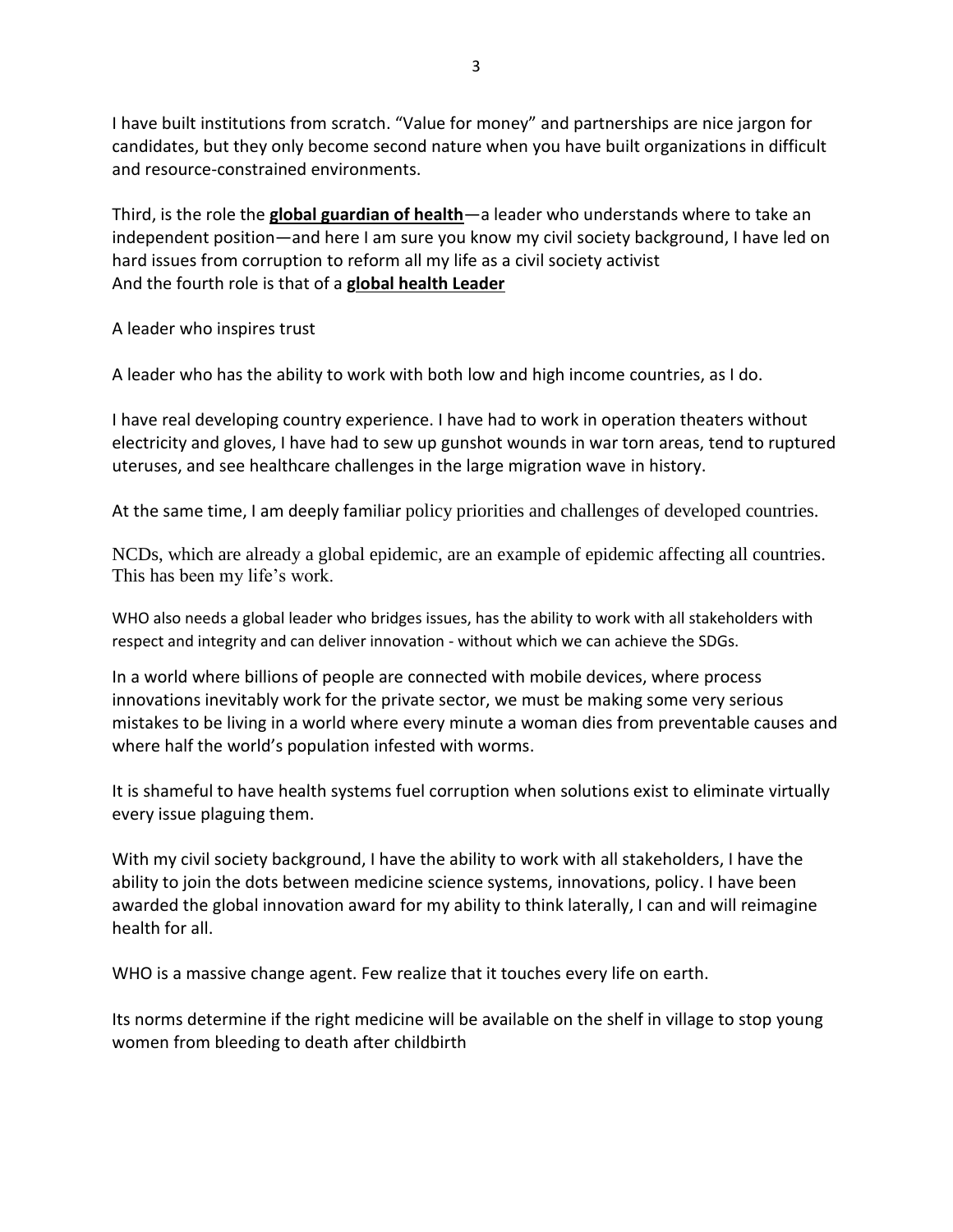Its guidelines mandate blood pressure screening for prevent millions from crippling heart failure

Its advocacy can help spread UHC to the hundreds of millions that still can't access health.

It determines whether new antibiotics will be on the shelf 10 years from now and if drugs for diseases of the poor will be available in the next century.

I am committed to tapping the full potential of the organization, I am committed to real change—to get the basic key elements right

Each one of you here knows, that I have not pre-selected DDG and ADG, my hands are free to hire best senior management team. I will publish a process for initiating a transparent call for nominations within days of being elected

Starting on day 1

I will convene an emergency pandemic preparedness to review our standard operating procedures; I am carefully lessons from last week's recent Ebola outbreak

I will draw up a plan to accelerate reforms on which member states have invested so much time

I will set up a resource mobilization unit, commence work to develop a new resource mobilization and communications strategy,

I will put in place a Delivery Unit and establish priority metrics and will commence work towards accountability compacts with senior management

I will bring a new model of staff engagement—starting with respect

Within 100 days,

I will put in place a process to operationalize my/our vision for a NEW WHO to focus WHO on its core mandates and build partnerships which leverage comparative advantages to deliver on the SDGs

And I will increase value addition for member states

As DG I will come to your capitals not to cut ribbons but to be on your side and to amplify your voice when you are seeking parliamentary approval for UHC and for IHR implementation.

I will be by your side when you ask your finance ministers for budgets to implement UHC.

I will be by your side in a crisis, when you face the media in your countries in tough situations.